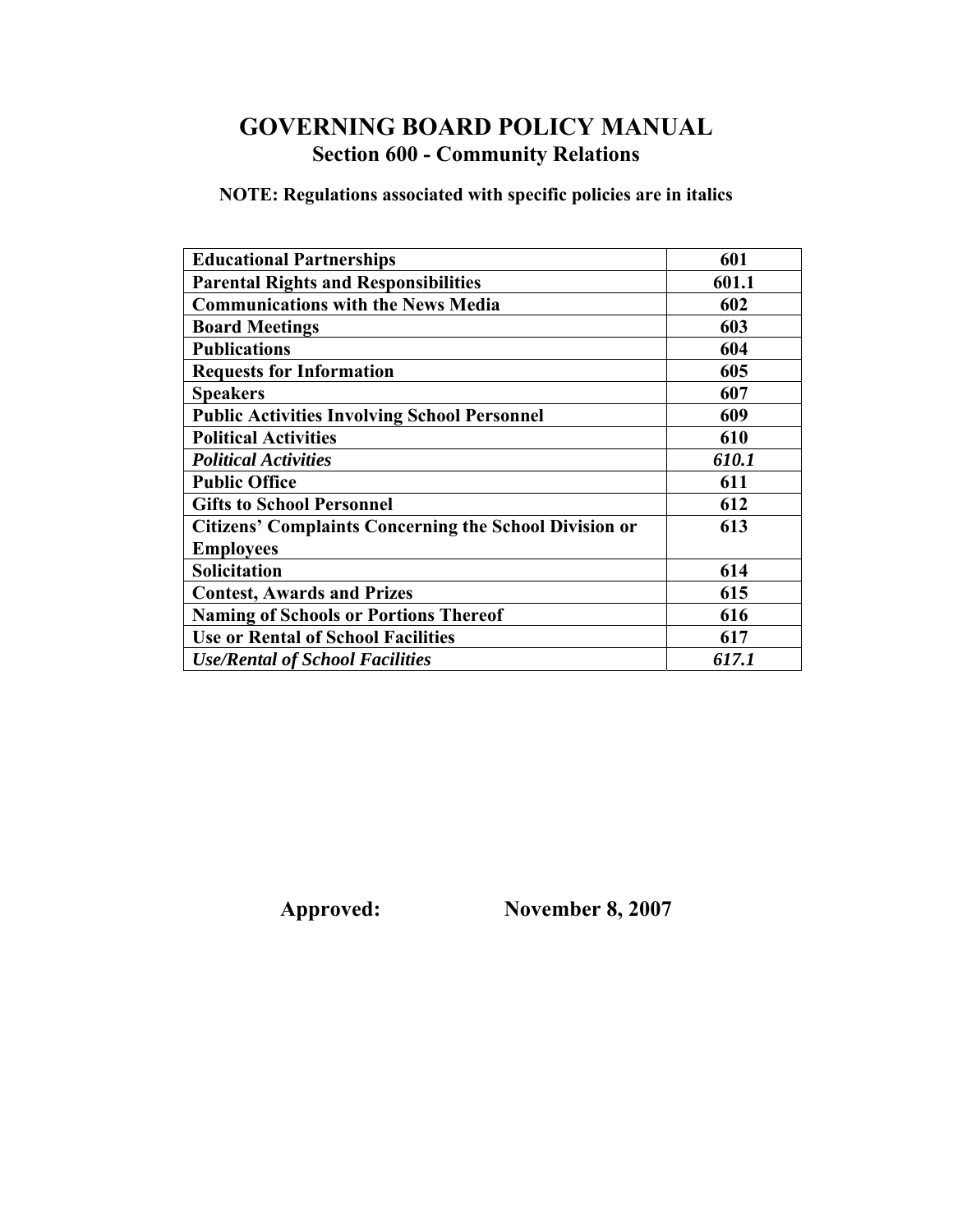#### **Educational Partnerships**

The ARGS Governing Board commits to a community relations program that enables two-way communication, with both internal and external constituents, that leads "citizens of all ages to trust in, invest in, and benefit from public education" (Vision adopted by the Chesterfield County Governing Board on July 8, 2003).

The Governing Board encourages educational partnerships at both the individual Governing and division levels. An educational partnership is a mutually beneficial, cooperative relationship in which the partners share values, objectives, and human or financial resources to enhance student learning. Partners may include students, parents/guardians and families, businesses, community organizations, the faith community, and other citizens.

#### **A. Students**

The Governing Board desires that all students develop a strong sense of personal and social responsibility and that students be perceived as a resource to the community. The Governing Board, therefore, encourages students, with family support, to engage in volunteerism on weekends and after Governing. The Governing Board supports student engagement in Governing-sponsored community service activities. The Governing Board also supports student engagement in Governing-sponsored service learning, whereby students gain real-life perspectives to their classroom studies through participation in related community service. The Governing Board encourages the recognition of students engaged in Governing-sponsored community service and co-curricular service learning.

#### **B. Parents/guardians and families**

The Governing Board recognizes that the involvement of parents/guardians and families is critical to student achievement. Parents and families are the first and primary teachers of their children. To support this involvement by parents/guardians and families, the Governing Board will recognize the contributions made by families to the Governing community and ensure that parent representatives be included in policy review, budget review, and the development of major initiatives. The Governing Board further encourages

- That schools provide a welcoming and supportive climate that facilitates parent/guardian involvement as volunteers, audiences, joint problem solvers and supporters of their students' learning;
- That ARGS provide information to parents/guardians about school programs, rules, and student progress;
- That the school administrative staff and teachers participate in and support parent teacher associations and organizations whose purpose is to support the school's educational program; and
- That the school provide opportunities for parents/guardians to support learning at home and at school.

## **C. Faith Community**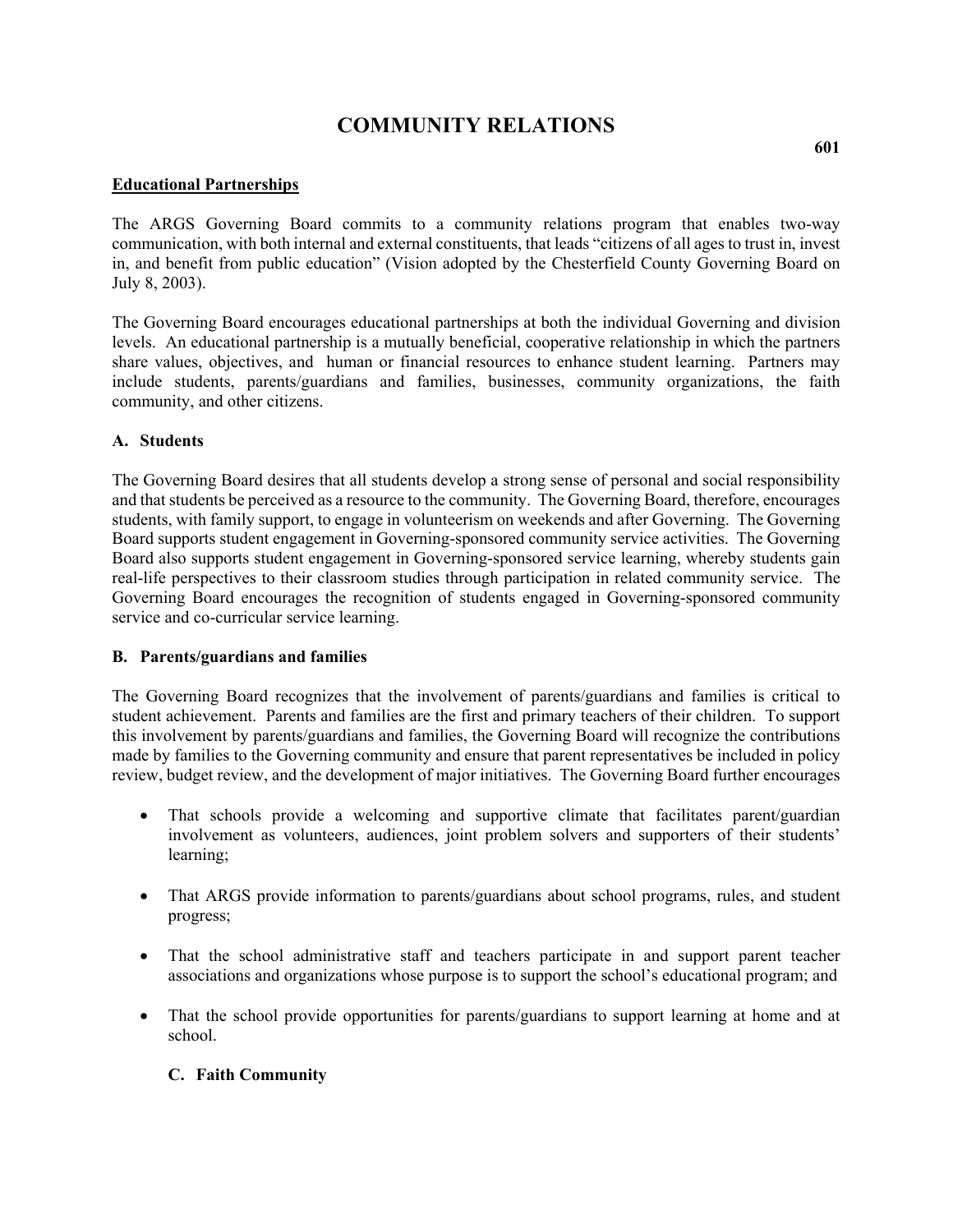The Governing Board recognizes faith-based organizations are actively serving in our school because they bring together, in an organized manner, individuals who share a common interest in the welfare of our students and families. The Governing Board endorses the voluntary involvement of the faith community in education-related activities such as mentoring, tutoring, crisis counseling, student and staff recognition, and communicating school priorities to the community. The Executive Director is encouraged to establish and foster relationships with the faith community. Members of the faith community who work with students in school shall do so in accordance with established volunteer guidelines. They must limit their activities to those that are religiously neutral and that support the mission of the school.

## **D. Business and Other Community Groups**

The Governing Board desires and encourages the involvement of businesses and other community groups in our school. Such involvement enriches educational experiences for students, provides professional development for staff, and builds greater understanding between the school and the broader community. The Governing Board supports the school-business partnership program whose purpose is to develop collaborative efforts that assure the maximum mutual benefits to the Governing division and the community. The Governing Board also supports the Appomattox Education Foundation (AEF) as a means to channel community resources "to promote, aid, and encourage educational, charitable and scientific purposes, activities and endeavors of every kind and description" (Articles of Incorporation for the Governing Board)

## **E. Citizens**

The Governing Board encourages all local citizens to visit and volunteer in our school and to attend Governing events that are open to the public. The Governing Board provides community access to Governing facilities for recreation and learning opportunities consistent with policies governing adult education (see Policy 311) and facility use (see Policy 617). Citizens are encouraged to take advantage of opportunities in school to share their interests and experiences with students. Visitors, for security reasons and to prevent disruption to the learning environment, must go to the Governing office and comply with Governing guidelines for such visits.

Approved: November 8, 2007 Legal Reference: Code of Virginia, Section

| Legal Reference: | Code of Virginia, Section $22.1 - 253.13:6$ |
|------------------|---------------------------------------------|
|                  | Code of Virginia, Section 22.1-253.13:7     |
|                  | Code of Virginia, Section 22.1-212.2:2      |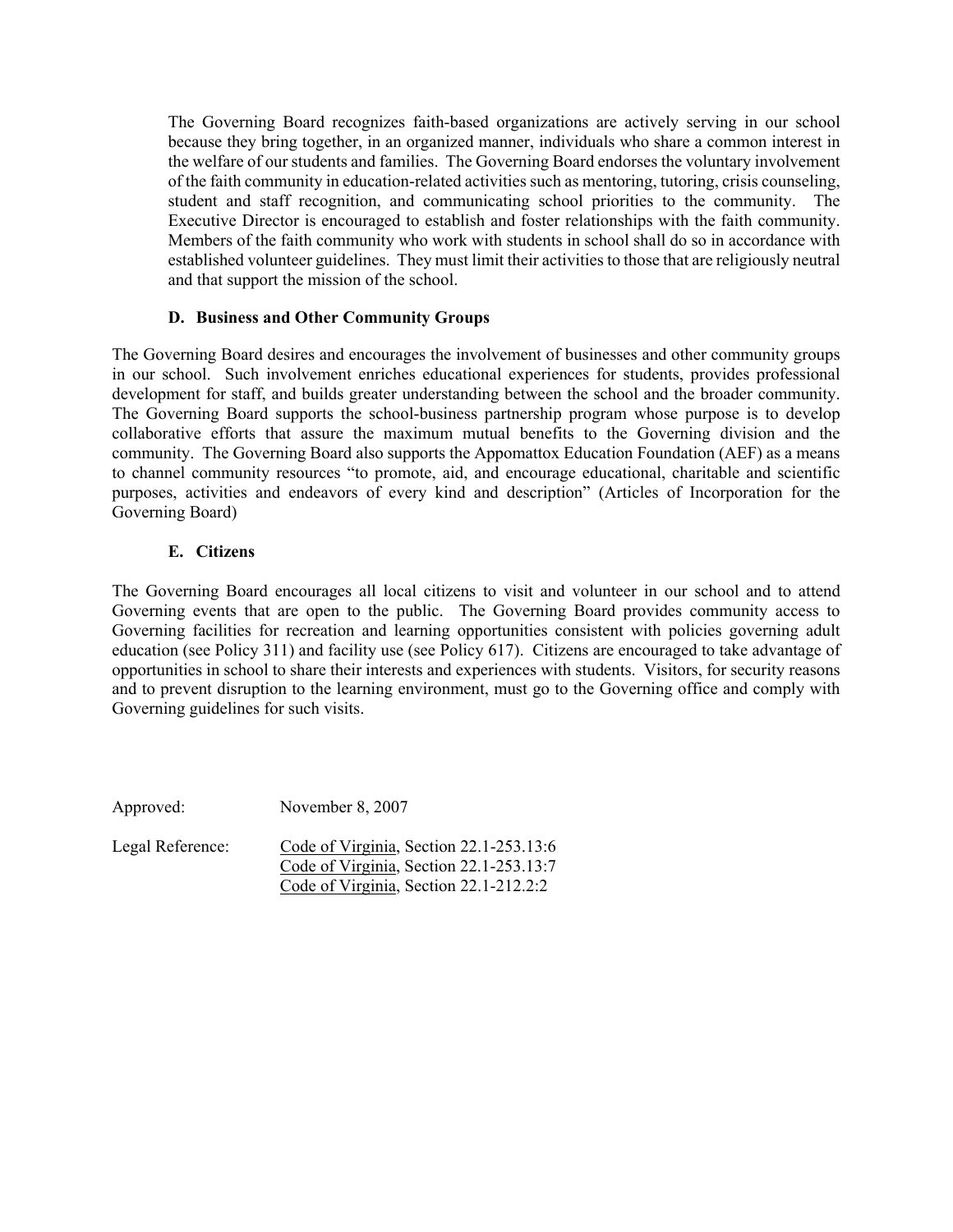#### **A.** Parental Rights and Responsibilities

The Governing Board recognizes that the involvement of parents/guardians and families is critical to student achievement. Parents/guardians and families are the first and primary teachers of their children, regardless of a parent's custodial status. Unless there is a court order to the contrary, both parents have a right to:

- 1. Have access to the child's school records, in accordance with Policy 410, Student Records;
- 2. Have access to school progress reports, the school calendar, and notices of major school events;
- 3. Visit the school in accordance with Policy 6??? School Visitors;
- 4. Participate in parent-teacher conferences;
- 5. Receive all notifications in accordance with the individuals with Disabilities Education Act
- 6. Receive notice of a student's extended absence(s), as defined in and pursuant to School Board Policy 402, Attendance.

Further, unless there is a court order to the contrary, a non-custodial parent shall not – solely on the basis of such non-custodial status – be denied the opportunity to participate in his or her student's school activities where such participation is supported or encouraged by the policies of the School Board. For purposes of this policy, "school activities" include, but shall not be limited to, lunch breaks, special in-school programs, parent-teacher conferences and meetings, and extracurricular activities. However, other may be considered that may warrant the denial of such participation, based on the individual facts and circumstances of a specific situation.

#### B. Custodial Parent Responsibilities

The Custodial Parents has the responsibility to:

- 1. Keep the main office informed as to the address of resident and how he or she may be contacted at all times;
- 2. On the ARGS Demographics Information Form, list the current address and phone number of the non-custodial parent, unless such address is unknown and the parent signs a statement to that effect, or unless a court order restricts the educational or contract rights of the parent; and
- 3. Provide a copy of any legal document that restricts the educational and/or contact rights of the non-custodial parent; and
- 4. Arrange appointments in advance with the principal, teachers, etc., absent extenuating circumstances.
- C. Non-Custodial Parent Responsibilities

The non-custodial parent has the responsibility to keep the main office apprised of changes in his/her current phone number and address. At the request of a non-custodial parent, such parent will be included as an emergency contact for the student's activities unless a court order has been issued to the contrary. Non-custodial parents are expected to arrange appointments in advance with the Executive Director, teachers, etc., absent extenuating circumstances.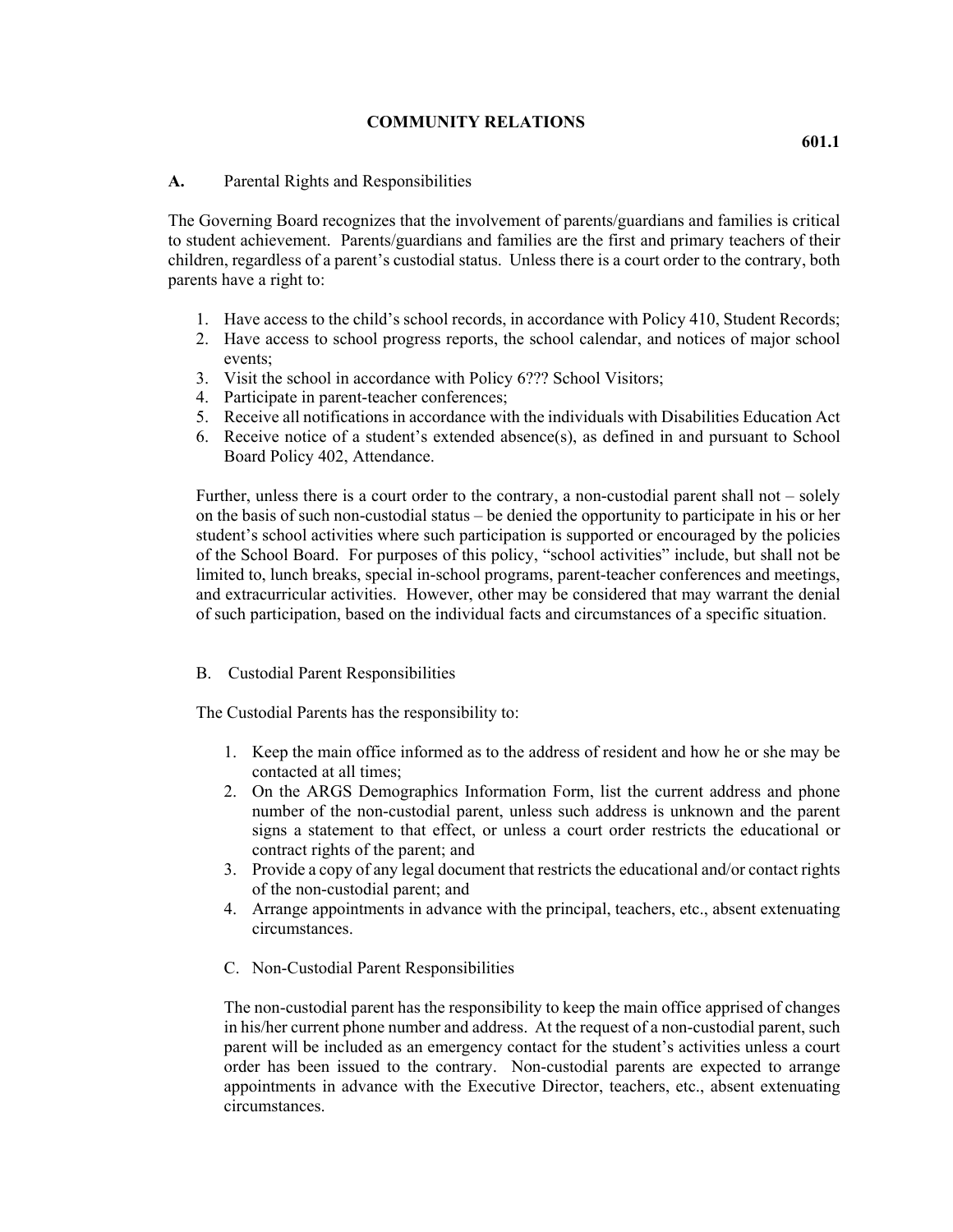To support this involvement by parents/guardians and families, the Governing Board will recognize the contributions made by families to the Governing community and ensure that parent representatives be included in policy review, budget review, and the development of major initiatives. The Governing Board further encourages

- That schools provide a welcoming and supportive climate that facilitates parent/guardian involvement as volunteers, audiences, joint problem solvers and supporters of their students' learning;
- That ARGS provide information to parents/guardians about school programs, rules, and student progress;
- That the school administrative staff and teachers participate in and support parent-teacher associations and organizations whose purpose is to support the school's educational program; and
- That the school provide opportunities for parents/guardians to support learning at home and at school.

**Approved: August 14, 2014** 

**Legal Ref.: 20 U.S.C. §1232g. 34 C.F.R. Part 99.1** *et seq.*  **Code of Virginia, 1950, as amended §§22.1-4.3, 22.1-287** *et seq.*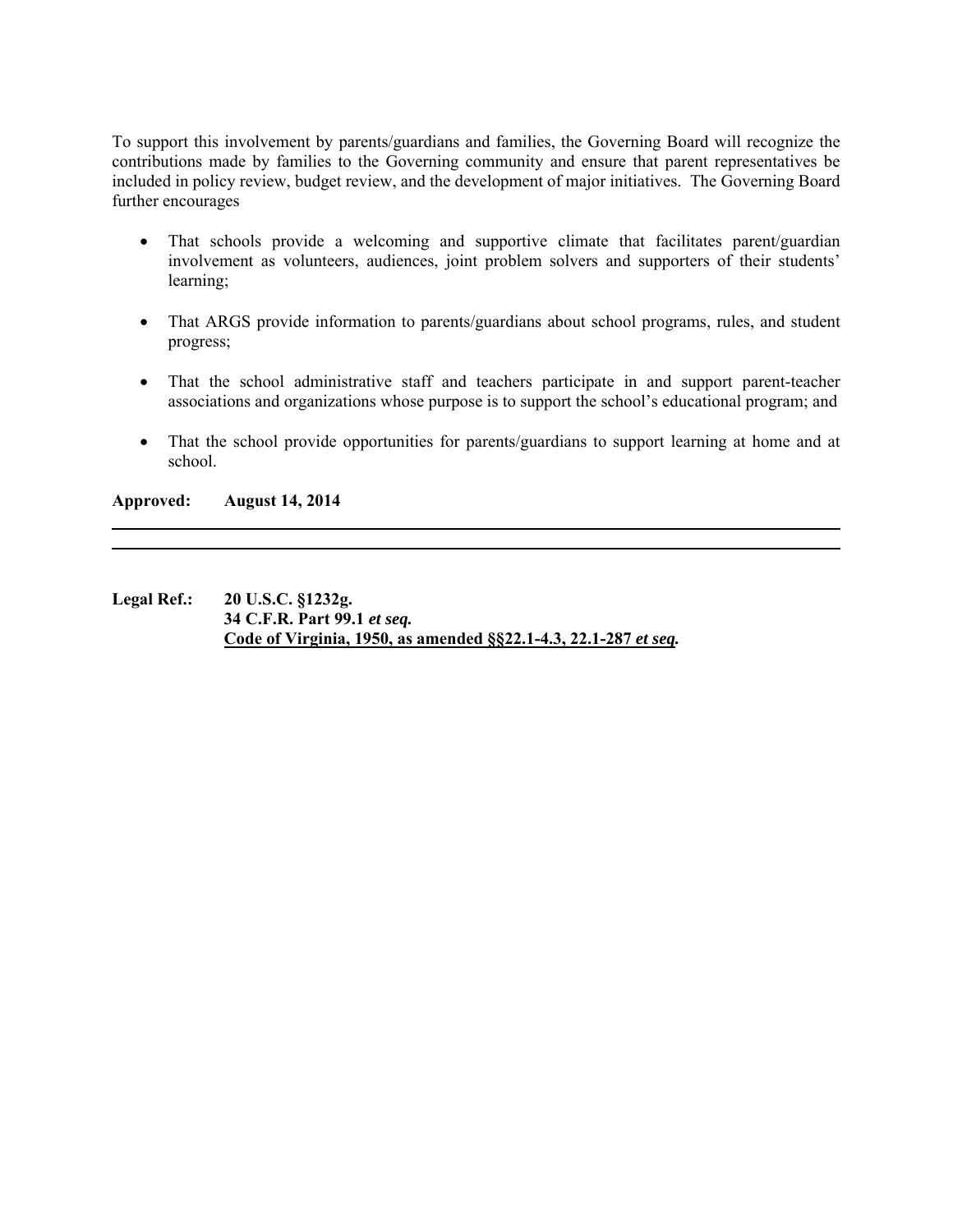# **Communication with the News Media**

It is the policy of ARGS to cooperate with all news media representatives. The Governing Board wishes to make extensive use of the electronic and print media available to inform all citizens of the events in their school. Accurate and prompt information and news affecting the school shall be released through the office of the Executive Director.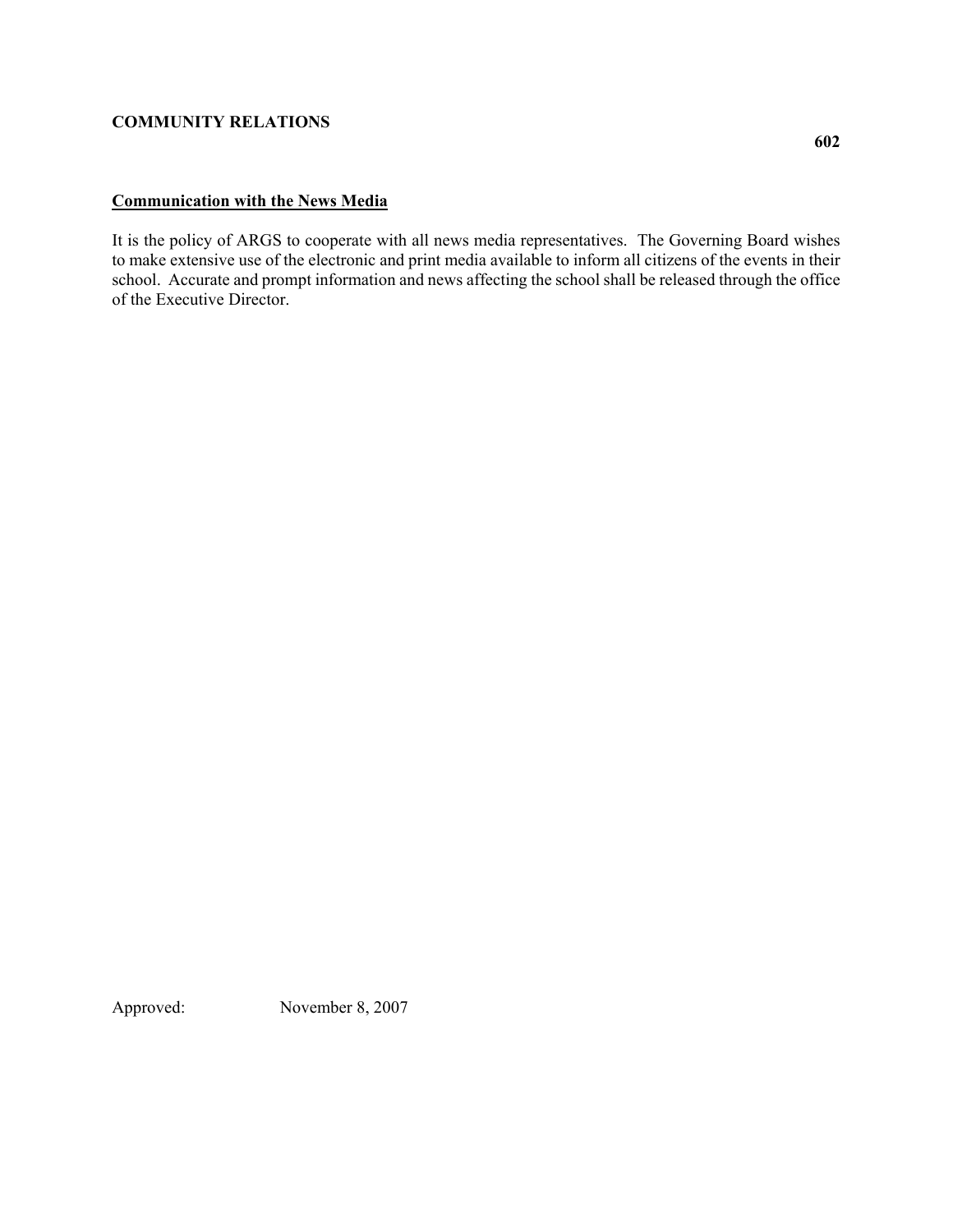# **Board Meetings**

The public shall be notified of all regular and special meetings. All approved minutes and public records of the Governing Board shall be available to citizens for review at the office of the Executive Director during normal business hours.

Approved: November 8, 2007

Legal Reference:

Code of Virginia, Sections 2.1-340, et seq.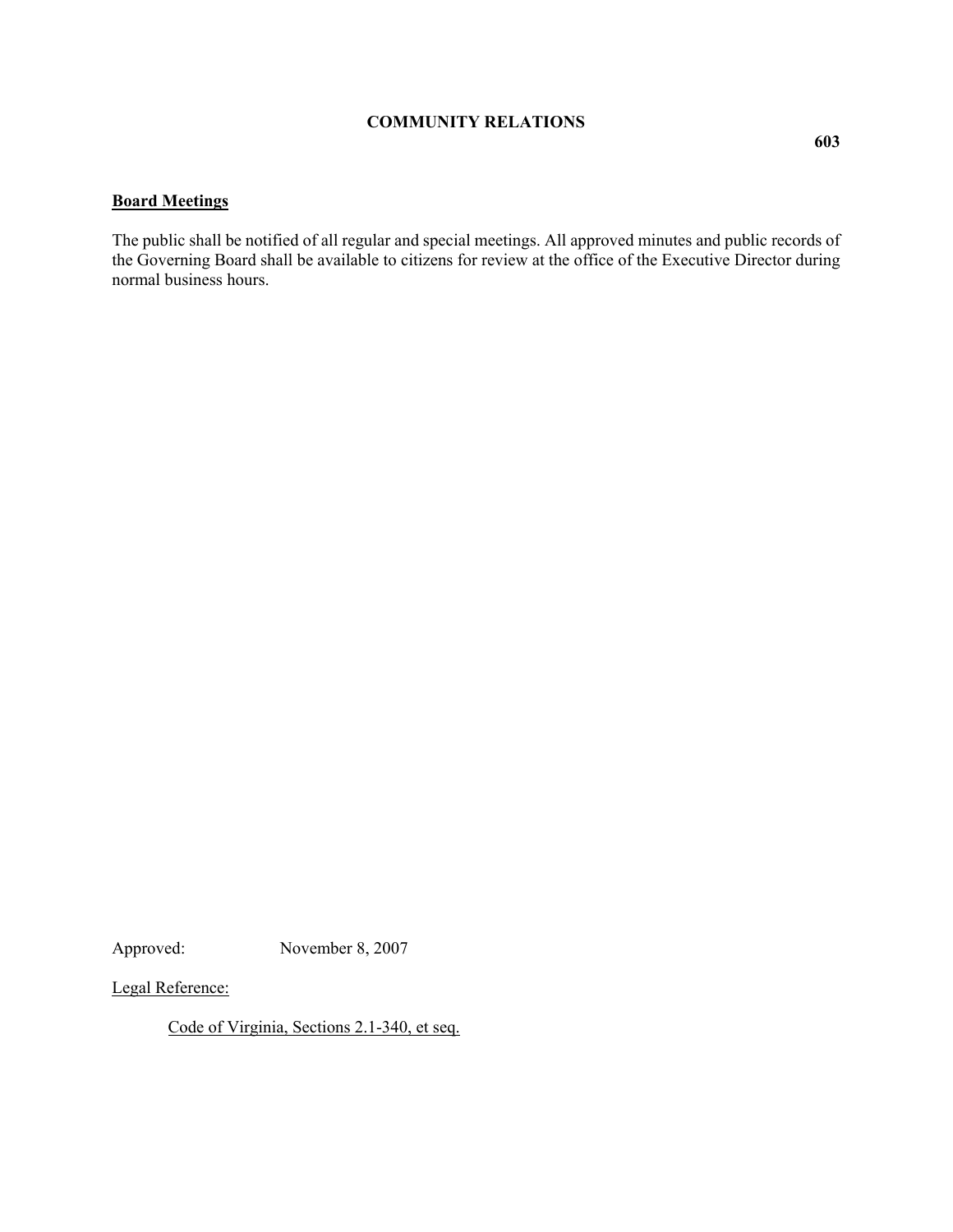#### **Publications**

Publications which are designed for internal distribution or distribution to the community at large are a means for the school to inform the public and for the public to assess the school. Their contents and distribution are intended to contribute to the enhancement of the goals and objectives defined by the Governing Board.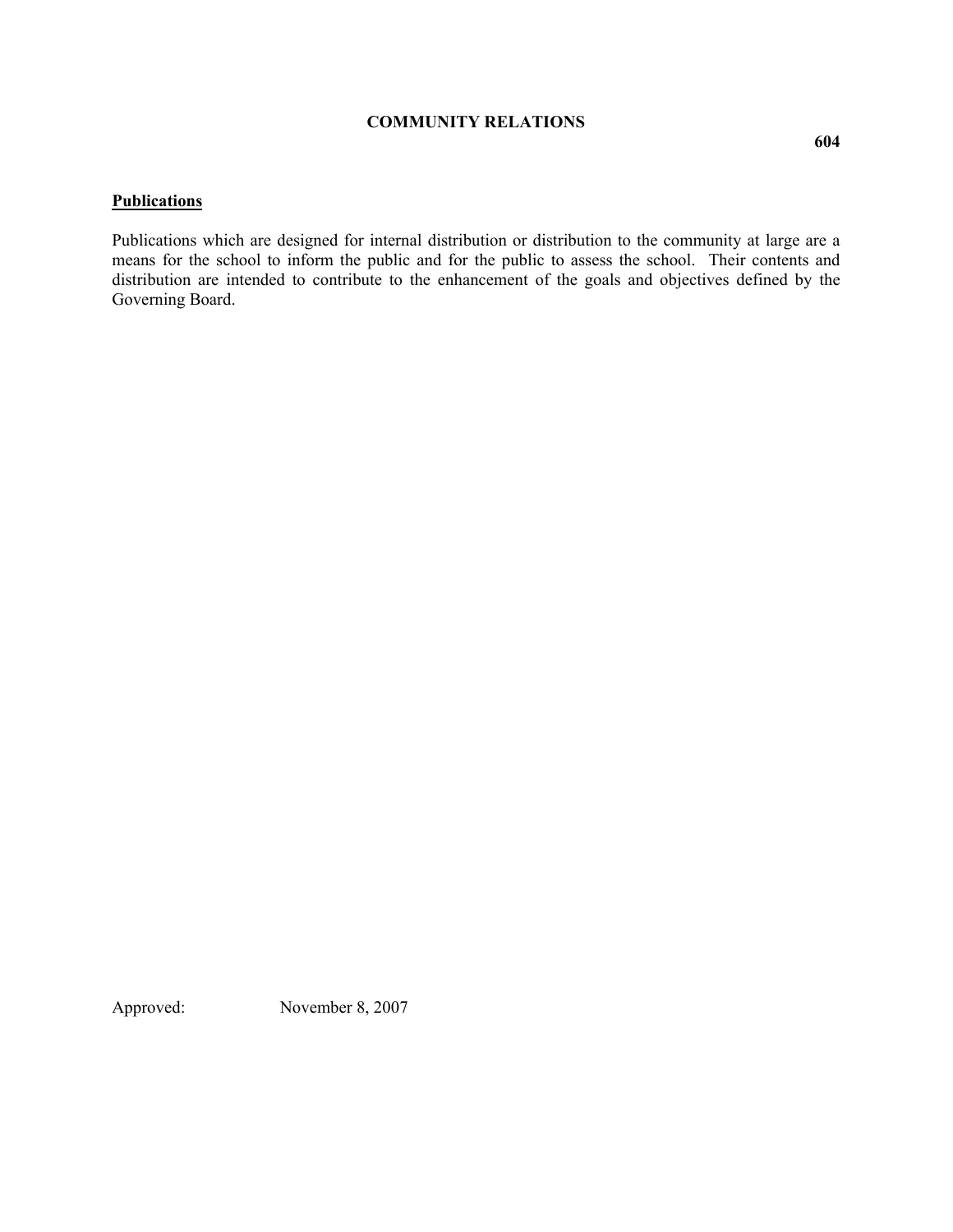# Requests for Information

Requests for specific information regarding the school shall be directed to the Executive Director for prompt and courteous replies. Responses will be in accordance with the tenets of the Freedom of Information Act, Privacy Protection Act, and procedures developed by the Superintendent.

Approved: November 8, 2007

Legal Reference:

Code of Virginia, Sections 2.1-340, et seq. and 2.1-377,et seq.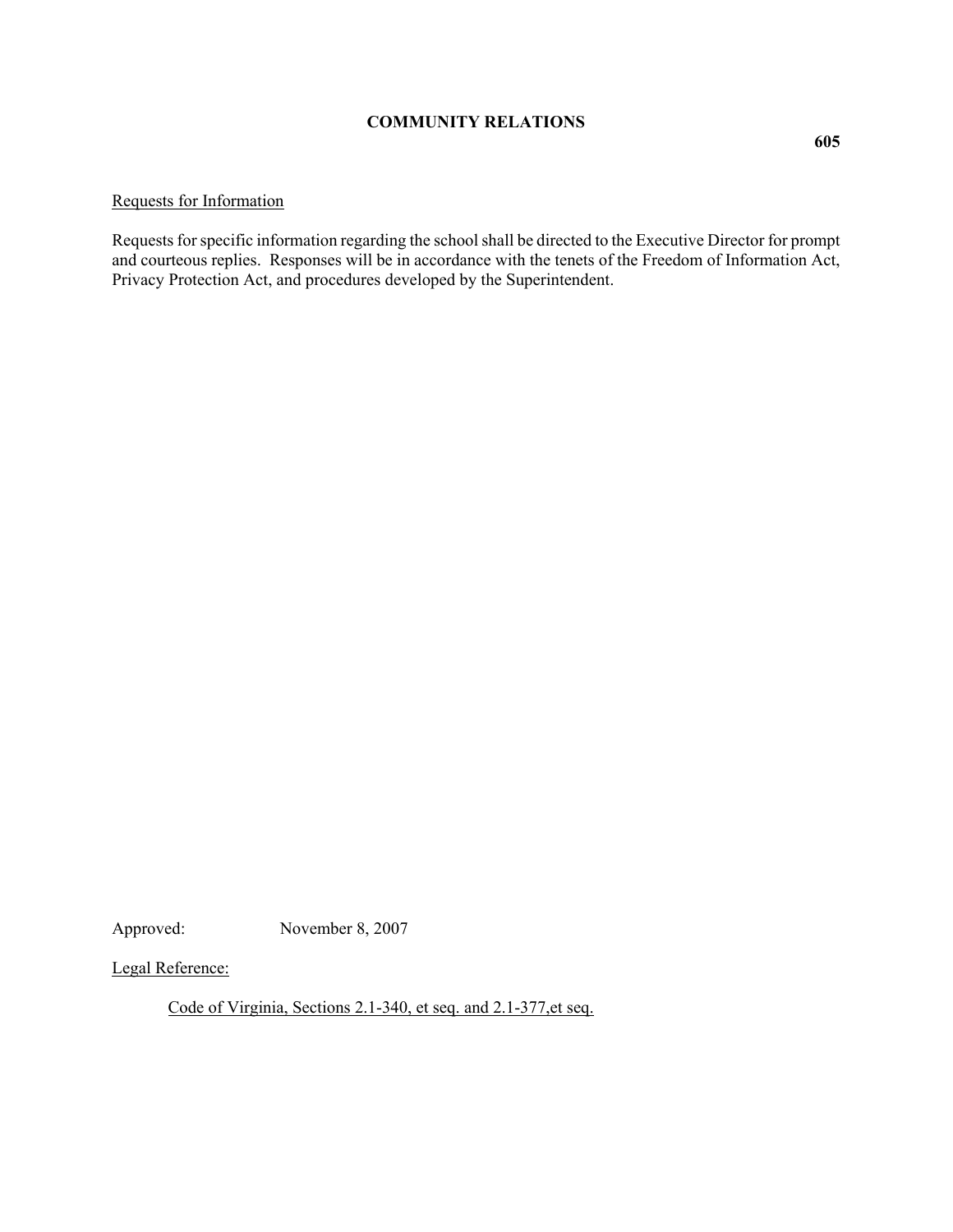# **Speakers**

The appearance of speakers on behalf of any religious, philanthropic, charitable, or political activity shall, prior to the appearance, be approved by the Executive Director or designee.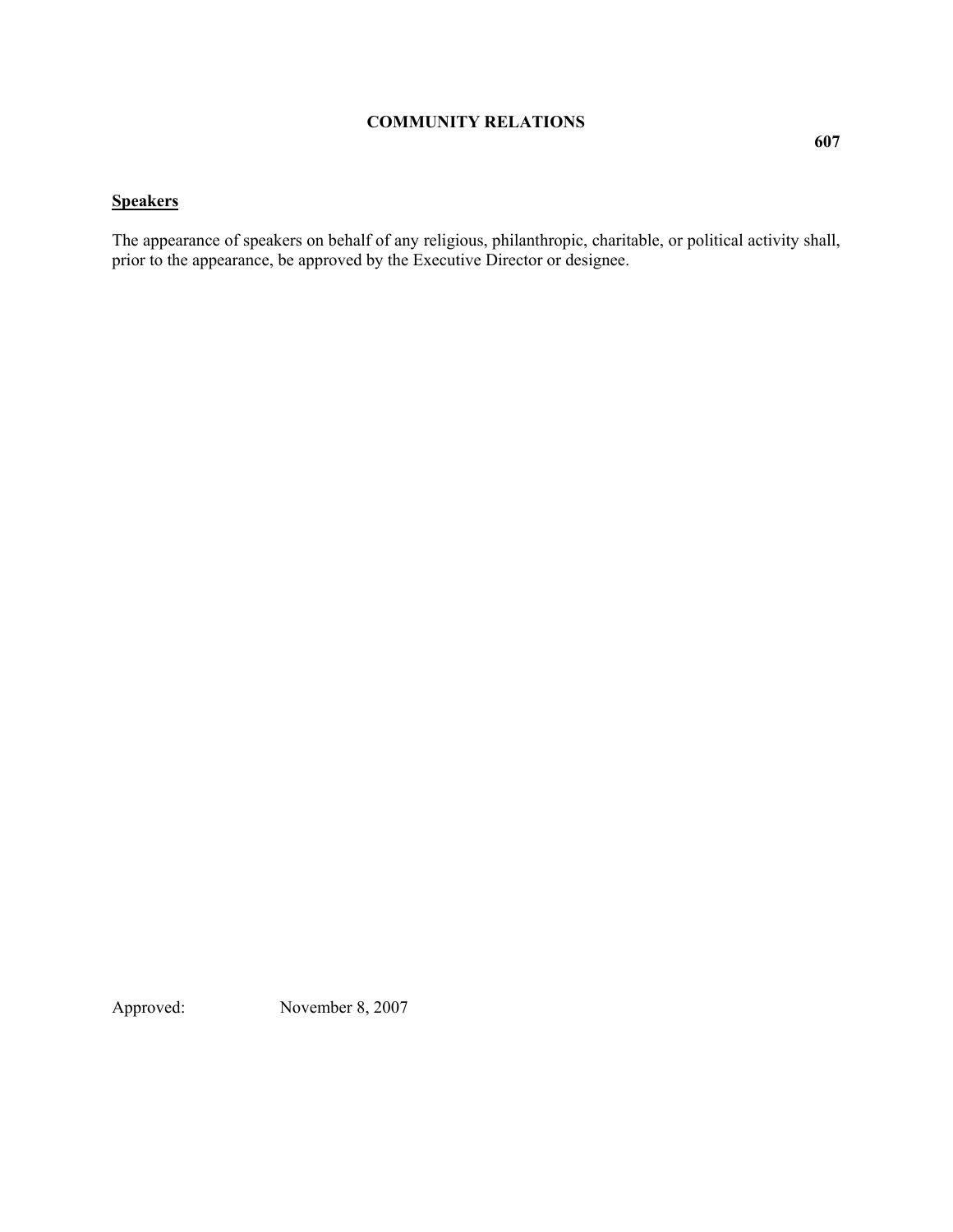# **Public Activities Involving School Personnel**

School personnel are encouraged to participate actively in community life to an extent consistent with their professional obligations. They are encouraged to accept invitations to appear at community organizations as observers and as speakers for the purpose of enhancing community understanding of education.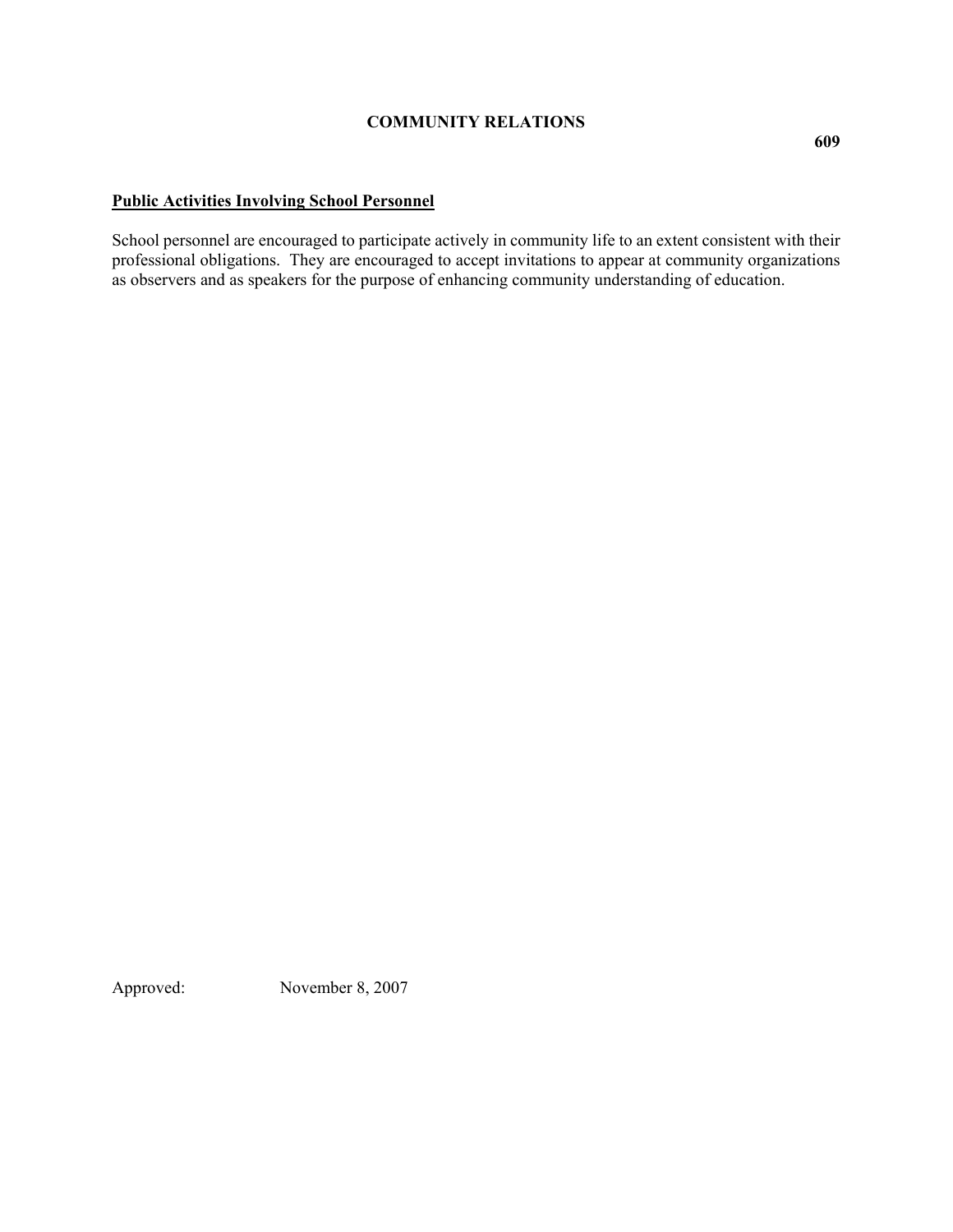## *Political Activities*

The Governing Board, as a body of elected officials, strongly supports the concepts of representative government and elected office. Employees and patrons are encouraged to exercise their right to vote, and the Governing Board expresses our admiration for those who seek and obtain public office. Further, the Governing Board recognizes that the public schools are taxsupported and should be accessible to the community. The Governing Board, however, does believe that the educational process should be clearly separate from the political activities associated with campaigns for public office.

Therefore, political activities in the school during school hours shall be restricted to those of an educational nature that are beneficial to students as part of their program of study. The Governing Board shall promulgate regulations in conjunction with this policy governing the following:

- access to school information
- display and distribution of political literature
- employee political activities
- participation by student groups
- use of school facilities
- use of other ARGS resources
- conduct of candidates

Approved: November 8, 2007

Legal Reference: Code of Virginia, Section 2.1-342, Section 24.2-604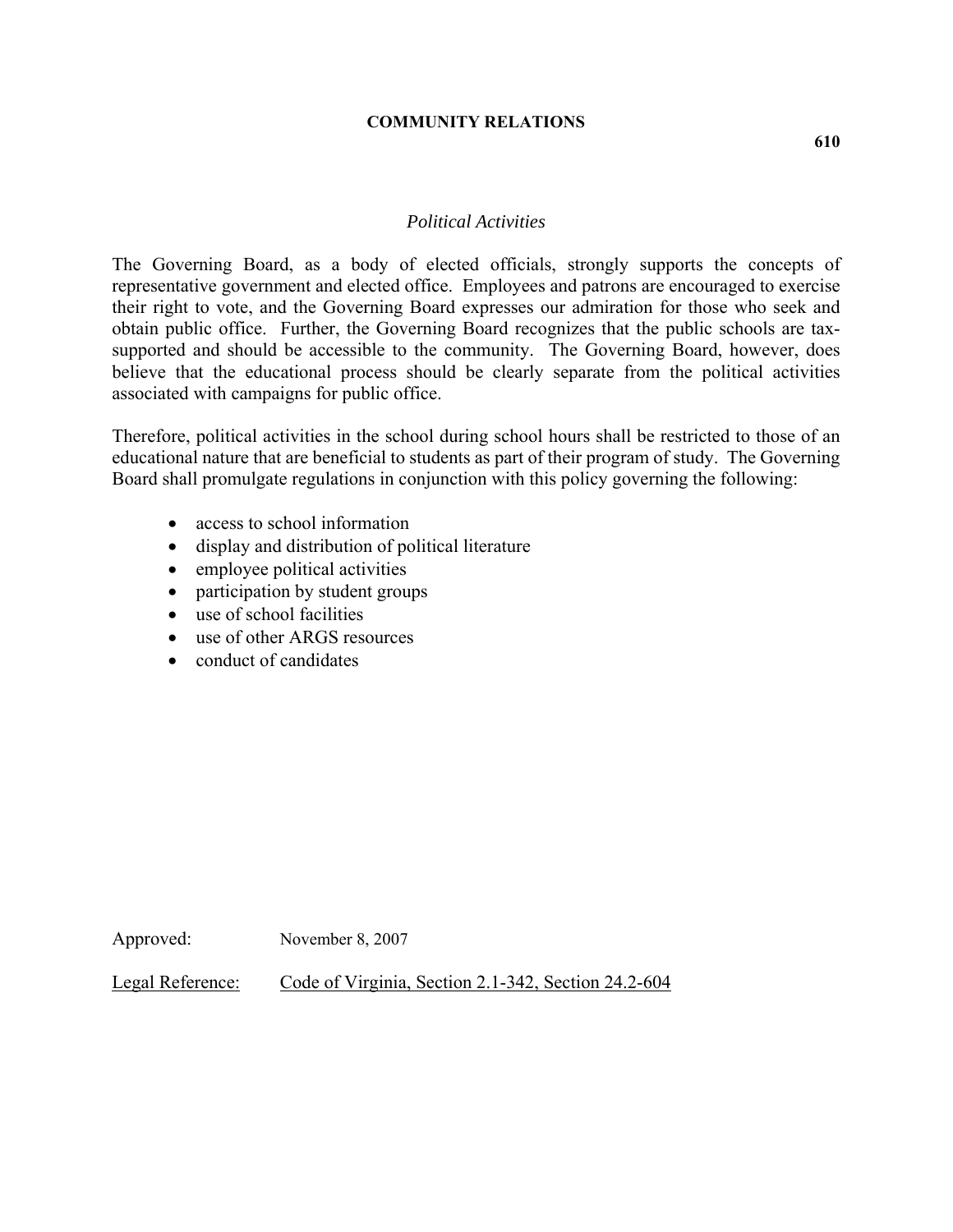# **POLITICAL ACTIVITIES**

## *Purpose*

To provide guidelines to candidates, candidate representatives, school board employees and students related to the conduct of political activities as it may involve ARGS and school activities.

## *Access To School System Information*

Any candidate or other Virginia citizen may have access to school division records and information pursuant to the provisions of the Virginia Freedom of Information Act (Code of Virginia, Section 2.1-342).

School Board Policy 605 (Community Relations) requires that requests for information regarding the school be directed to the Executive Director. The Executive Director will forward any requests from candidates or their representatives related to political campaigns and issues to the Office of the Superintendent for review. To ensure impartial cooperation with candidates in elections for the School Board, responses to campaign requests under the Virginia Freedom of Information Act will be shared with all announced candidates. To receive this information, candidates must provide in advance to the Office of Community Relations a contact name and address.

## *Display And Distribution Of Political Literature*

Display and distribution of political materials in the school during school hours shall be restricted to those of an educational nature and as part of the educational program. Teachers, who elect to use such materials for instructional purposes, shall present them in an impartial and objective manner that is relevant to the course content and appropriate to the knowledge and maturity of the students. Existing ARGS procedures permit the distribution in schools of materials related to Parks and Recreation, scouting and other nonprofit or service organizations. Consistent with these procedures, political campaign materials or materials that support or oppose political candidates, parties or issues shall not be sent home from school with students. Also such literature shall not be distributed during school hours or on a school bus by students, school board employees or others. Campaignrelated posters or signs may not be displayed at or within schools. Note there are exceptions for election day activity and for materials used in the educational program.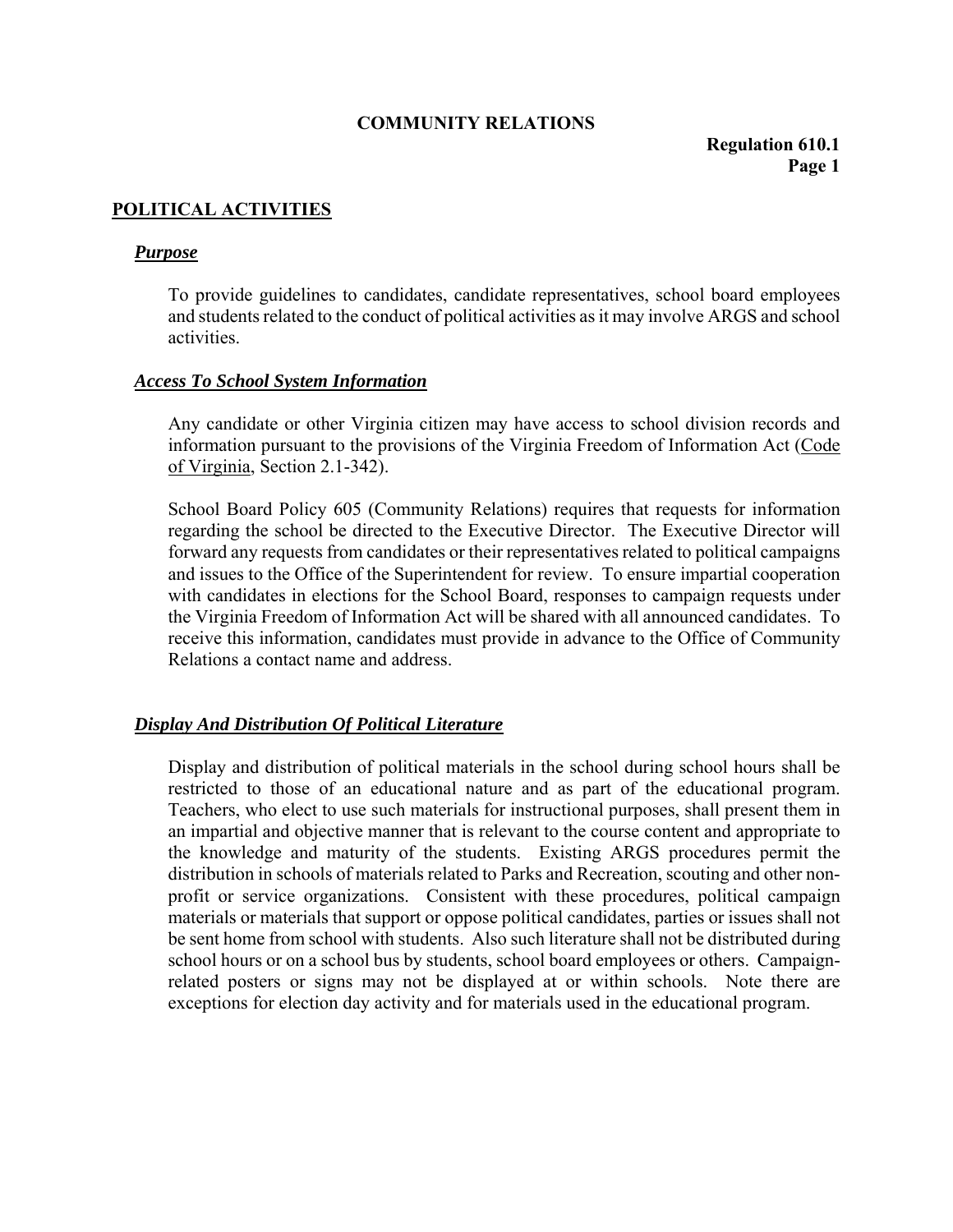Candidates, or their representatives, desiring to distribute campaign or political materials to those attending school-related activities occurring after school hours must do so outside the building, stadium or other school facility. The distribution of political literature at events or meetings that are not school-related may be subject to the conditions governing Use/Rental of School Facilities (see F. below).

Candidates or their representatives, who do not comply with these limits on the distribution of campaign or political materials after being so informed, will be requested by a building administrator to leave school property. If the candidate or their representative does not comply with this request to leave, the building administrator will warn the individual(s) that they are trespassing and will notify the police.

Schools will not accept political advertisements in co-curricular publications (example: school newspaper as part of journalism class). As with other advertisements, paid political advertisements may be placed in school publications unrelated to the curriculum, subject to the review and approval of the principal (example: programs for athletic events).

During the times that polls are open and schools are serving as polling locations, Virginia election laws will govern any associated political activity, including the distribution of political literature (Code of Virginia, Section 24.2-604).

## *Employee Political Activities*

Employees are encouraged to exercise their constitutional rights as citizens, but they shall not involve their schools in political activities. Employees shall not participate in campaign activities during hours of official employment; however, employees may participate in political activity after hours of official employment.

Employees shall not poll students on the political opinions of their parents and shall not attempt to indoctrinate students or other employees with their personal political views. Student mock elections are permitted when conducted as part of the educational program.

No employee shall be expected or required to participate in any campaign or to support any candidate as a condition of employment.

## *Participation By Student Groups*

School-sponsored student groups shall not participate in partisan political activities.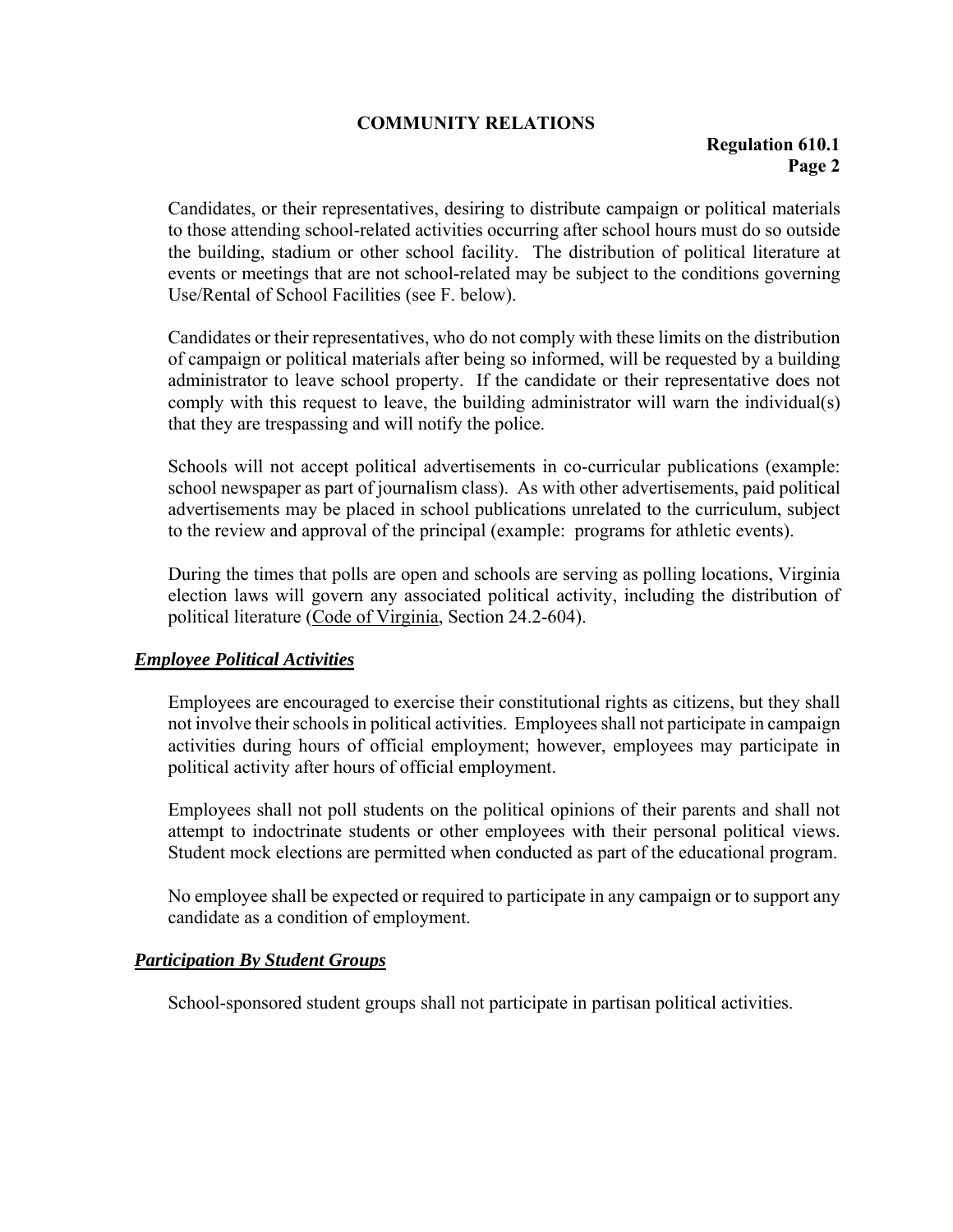# *Use Of School Facilities For Political Activities*

When space is available, candidates may use school facilities during non-school hours subject to Governing Board Policy 617 (Community Relations) governing Use/Rental of School Facilities and the associated regulations contained in 617.1.

# *Use Of Other ARGS Resources*

Any use of the ARGS-NET for political activities is prohibited by Governing Board Policy 723 (Operations and Finance) governing Acceptable Use, the ARGS-NET and the associated regulations contained in 723.1.

Use of any other resources for political activities, including but not limited to copiers, computers or facsimile machines, is governed by Human Resources Policy Number 721. This policy states that division resources and equipment are not to be used for personal purposes without the prior approval of the Executive Director.

## *Conduct Of Candidates*

School board employees who may be candidates for public office are governed by School Board Policy 611 (the Executive Director).

Candidates for election, or their representatives, shall not use ARGS resources, ARGS personnel (except those employees who may voluntarily participate during non-duty hours), ARGS events at which they are official participants, ARGS stationery, or the ARGS logo in support of their campaigns.

Candidates, or their representatives, may not access students or employees during school hours for campaign purposes. With the prior review and approval of the principal, candidates may be invited to address specific classes or groups on specific topics related to the curriculum and educational program; the principal's review shall ensure all candidates are treated impartially and objectively.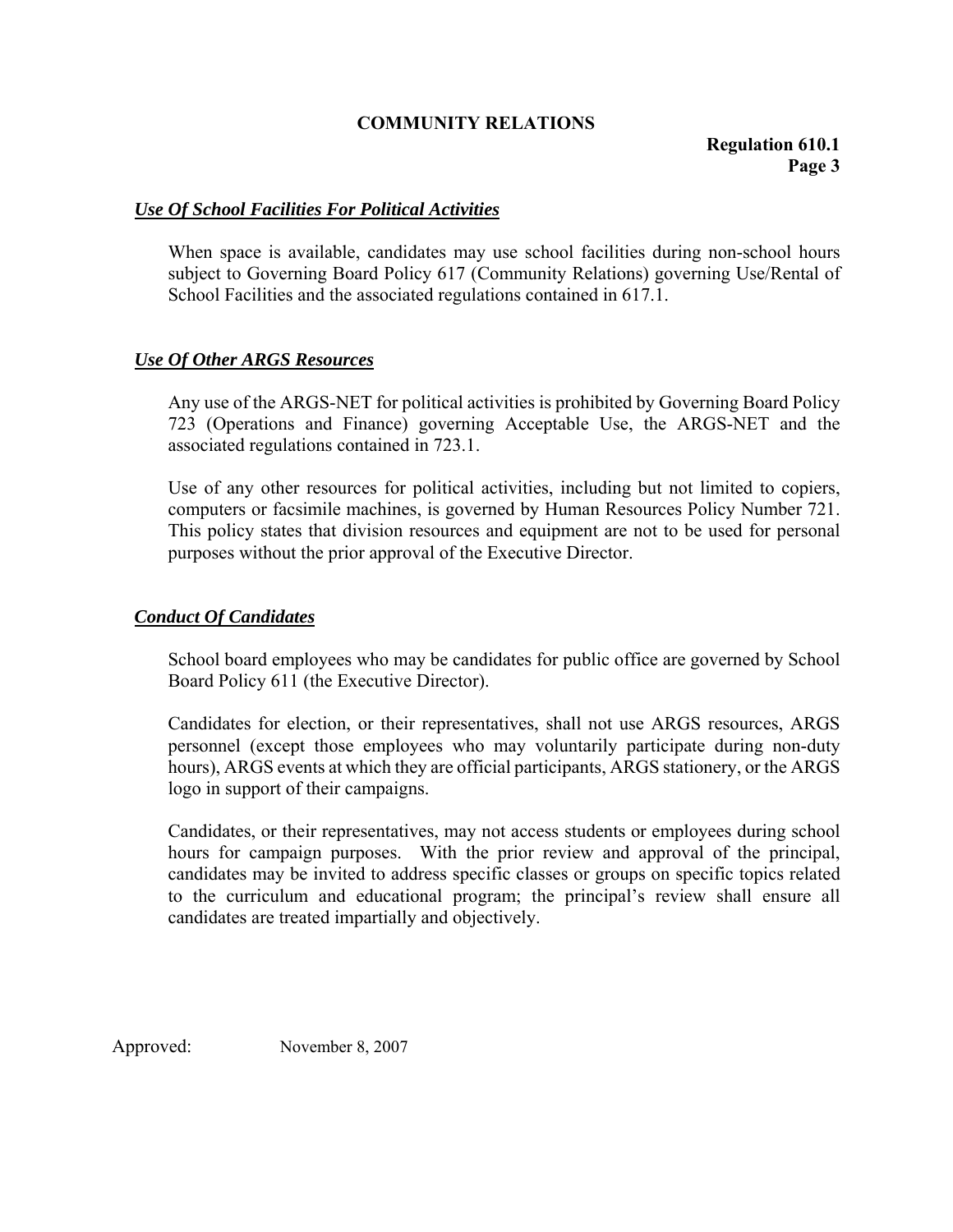#### **Public Office**

Employees shall be permitted to seek and/or hold any public office, except the office of member of the ARGS Governing Board, so long as such activity is kept wholly separate from his/her employment and such activity does not interfere with the employee's job performance or otherwise conflict with the employee's job responsibilities.

Approved: November 8, 2007

Legal Reference: Code of Virginia, Section 22.1-639.1, et seq.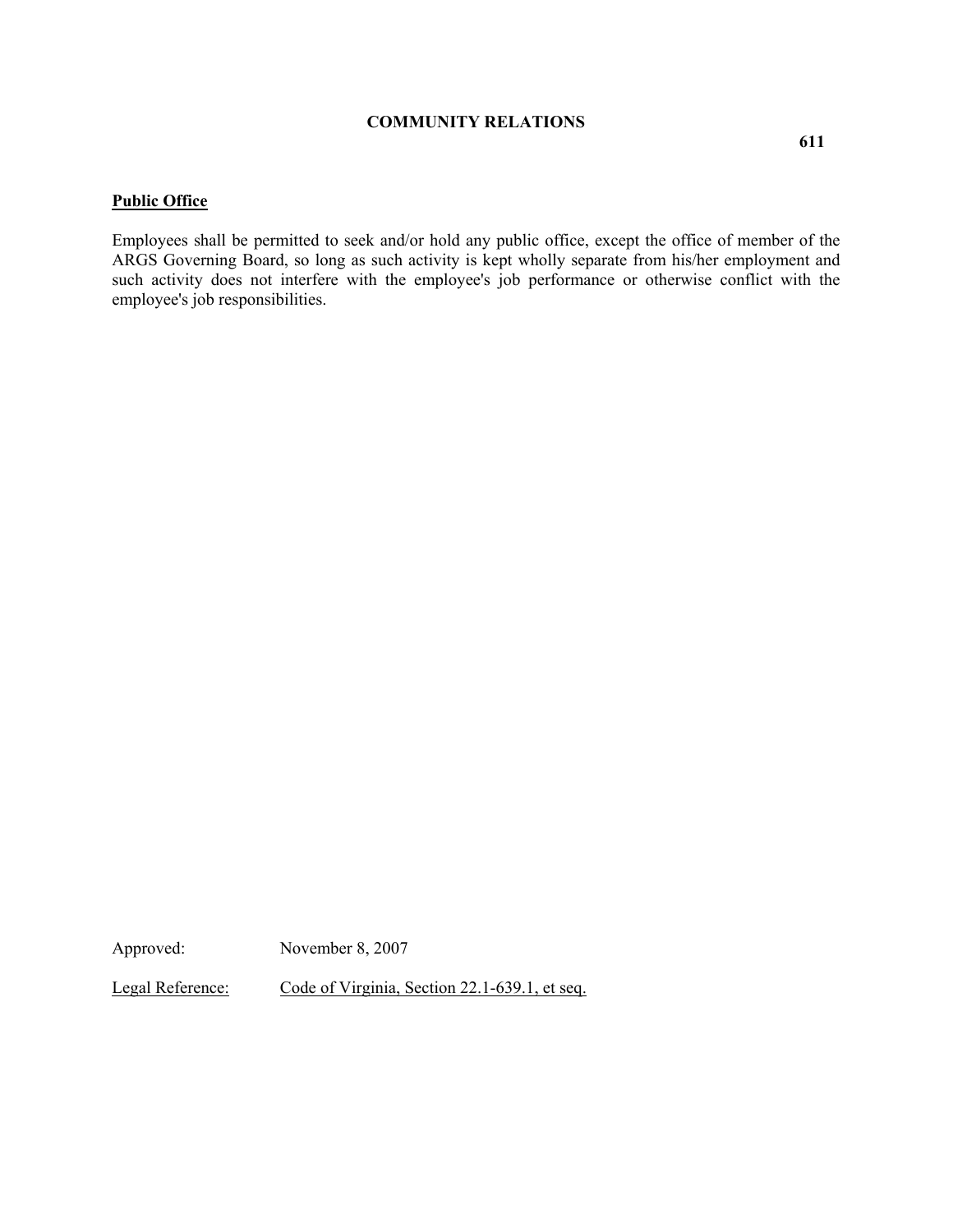# **Gifts to School Personnel**

The Governing Board welcomes the writing of letters to staff members expressing gratitude or appreciation. Monetary gifts to school employees for the performance of their contractual duties shall be discouraged.

Approved: November 8, 2007

Legal Reference: Code of Virginia, Section 2.1-639.4.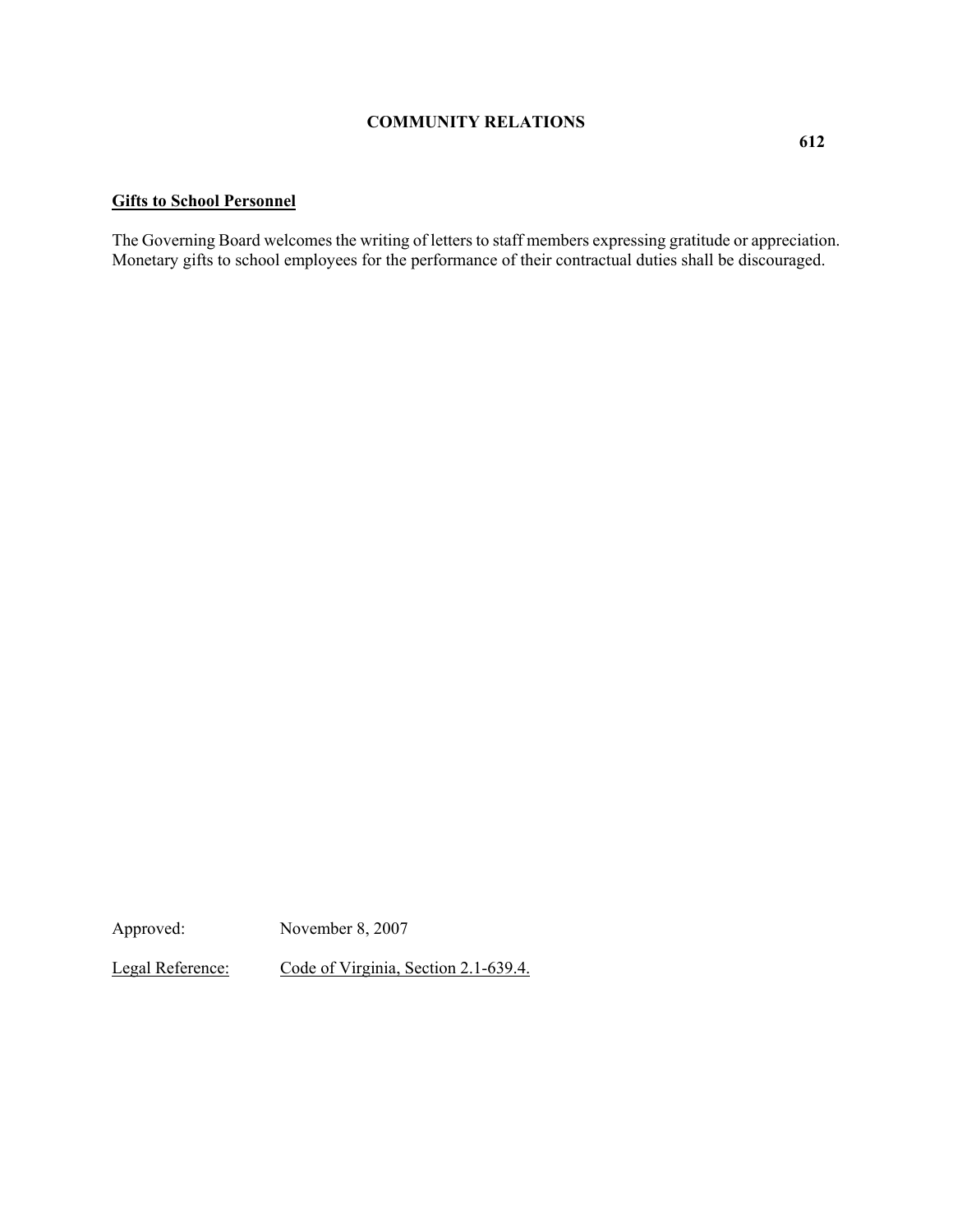# **Citizen Complaints Concerning the School or Employees**

All formal complaints by the public concerning school matters shall be in writing and bear the signature of the complainant. The Executive Director shall promulgate a written procedure for receiving and processing such complaints.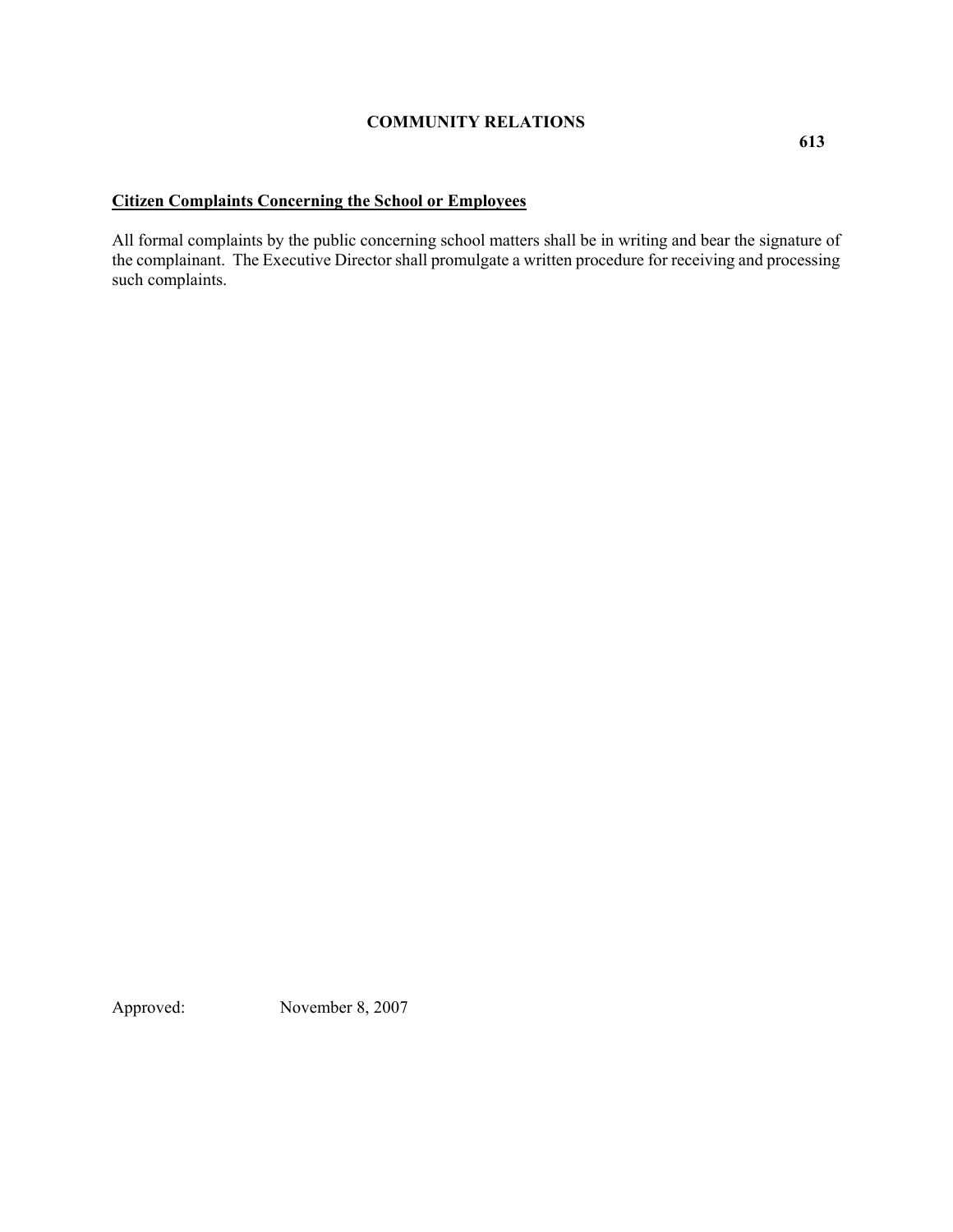# **Solicitation**

No solicitation of staff members or students will be permitted in, on, or about the school premises unless approved by the Executive Director or designee.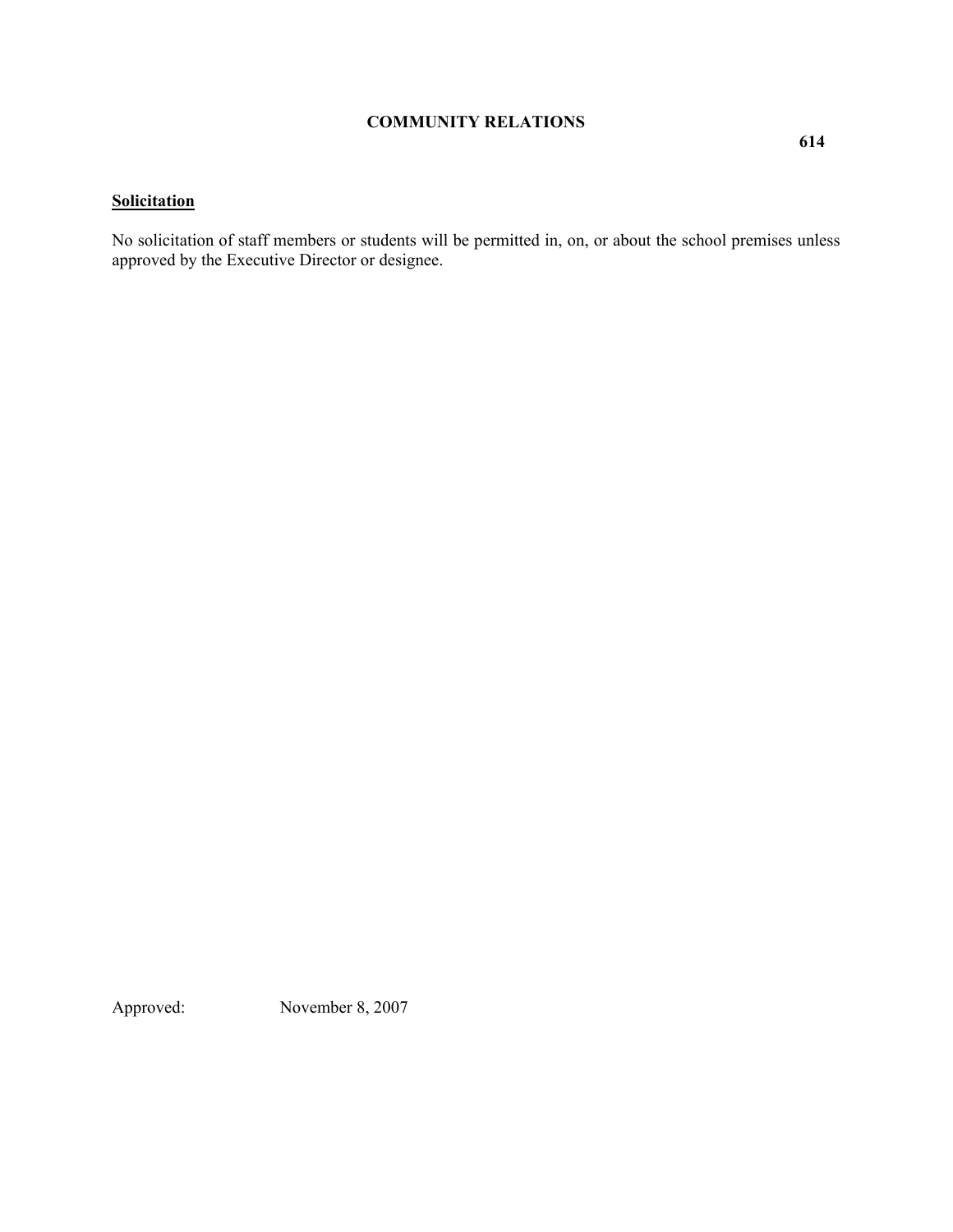#### **Contests, Awards and Prizes**

Contests and activities involving participation by students or the granting of awards or prizes to students which are sponsored by outside agencies shall not be announced or permitted in the schools unless approved by the Executive Director or designee. Such activities must be judged to have significant educational value for the participants before permission may be granted.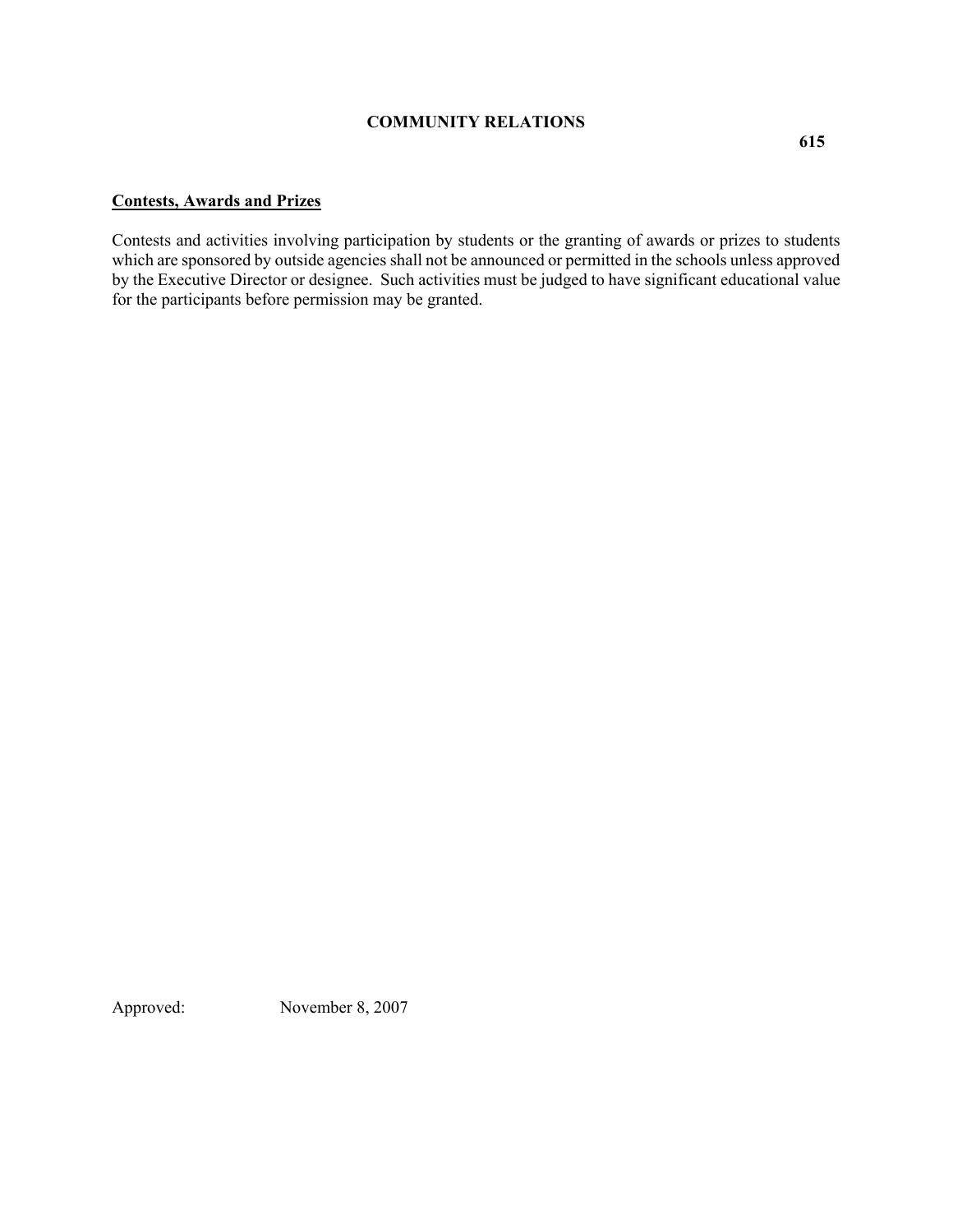# **Naming of Schools or Portions Thereof**

Once the ARGS Governing Board owns the 512 West Washington Street facilities, the Governing Board has the prerogative to name all school facilities, i.e., gymnasiums, stadiums, libraries, tracks, fields and other similar school facilities. The Governing Board welcomes and will seek comments from the public and the school community, as appropriate, regarding the naming of school facilities.